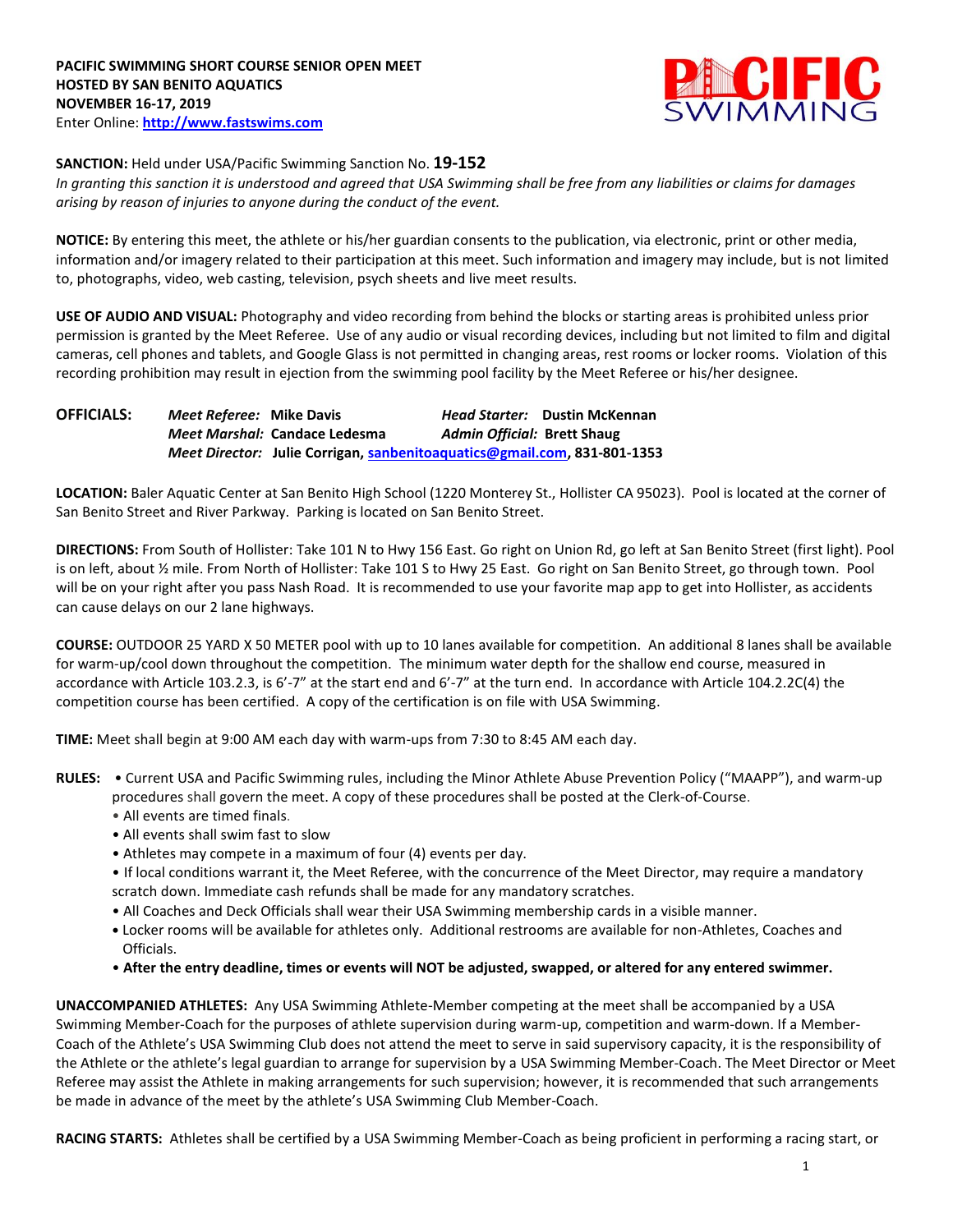shall start the race in the water. It is the responsibility of the athlete or the athlete's legal guardian to ensure compliance with this requirement.

- **RESTRICTIONS:** Smoking and the use of other tobacco products is prohibited on the pool deck, in the locker rooms, in spectator seating, on standing areas, on school property (including parking lots) and in all areas used by athletes, during the meet and during warm-up periods.
	- Sale and use of alcoholic beverages is prohibited in all areas of the meet venue and parking lots.
	- No glass containers are allowed in the meet venue.
	- Only Athletes, Coaches, Officials, and Volunteers shall be allowed on the pool deck in the starting area.
	- Deck Changes are prohibited.

**•** Destructive devices, to include but not limited to, explosive devices and equipment, firearms (open or concealed), blades, knives, mace, stun guns and blunt objects are strictly prohibited in the swimming facility and its surrounding areas. If observed, the Meet Referee or his/her designee may ask that these devices be stored safely away from the public or removed from the facility. Noncompliance may result in the reporting to law enforcement authorities and ejection from the facility. Law enforcement officers (LEO) are exempt per applicable laws.

**•** Operation of a drone, or any other flying apparatus, is prohibited over the venue (pools, athlete/coach areas, spectator areas and open ceiling locker rooms) any time Athletes, Coaches, Officials and/or spectators are present.

• No tent stakes or spikes of any kind are allowed on the turf area.

• Buckets or sand weights must be used to secure tents/e-z ups. Please use water spigots to fill buckets (NO POOL WATER).

**ELIGIBILITY:** • Athletes shall be current members of USA Swimming and shall enter their name and registration number on their entries exactly as they are shown in their USA Swimming Registration. If this is not done, it may be difficult to match the athlete with the registration and times database. The meet host shall check all athlete registrations against the SWIMS database and if not found to be registered, the Meet Director shall accept the registration at the meet (a \$10 surcharge shall be added to the regular registration fee). Duplicate registrations shall be refunded by mail.

• Athletes 13/Over are eligible to enter this meet. There is no proof of time. Entry times should be the athlete's actual time and not the minimum standard.

- Athletes 11 and 12 years of age shall meet the Senior Open time standard as outlined by Pacific Swimming time verification procedures. No refunds shall be given if a time cannot be proven.
- Meet will be capped at 600 athletes each day.
- Athletes under the age of 11 years are not eligible to compete.
- The athlete's age will be the age of the athlete on the first day of the meet.
- Disabled athletes are welcome to attend this meet and should contact the Meet Director or Meet Referee regarding special accommodations.
- No time conversions shall be accepted.
- Entries with "NO TIME" shall be rejected.

**CHECK-IN:** The meet shall be deck seeded. Athletes shall check-in at the Clerk-of-Course. No event shall be closed more than 30 minutes before the scheduled start of the session. Close of check‐in for all events shall be no more than 60 minutes before the estimated time of the start of the first heat of the event. Athletes who do not check-in shall not be allowed to compete in the event.

**SCRATCH RULE:** Athletes entered in a timed final individual event that is seeded on the deck that have checked in for that event, shall swim in the event unless they notify the clerk of the course before seeding for that event has begun that they wish to scratch. Failure to swim an event shall result in being barred from their next individual event.

**ENTRY FEES:** \$6.50 per individual event plus an \$8.00 per athlete participation fee. Entries shall be rejected if payment is not sent at time of request. No late entries shall be accepted. No refunds shall be made, except mandatory scratch downs.

**ONLINE ENTRIES:** You may enter this meet online or by U.S. mail. To enter on-line go to [http://www.fastswims.com](http://www.fastswims.com/) to receive an immediate entry confirmation. This method requires payment by credit card. FastSwims charges a processing fee for this service, 6.5% of the total Entry Fees plus \$0.75 per transaction, regardless of number of athletes. Please note that the processing fee is a separate fee from the Entry Fees. If you do not wish to pay the processing fee, enter the meet using a mail entry. Entering online is a convenience, is completely voluntary, and is in no way required or expected of an athlete by Pacific Swimming. Online entries will be accepted through Wednesday, November 6, 2019. LATE ENTRIES WILL NOT BE ACCEPTED. NO REFUNDS.

**MAILED OR HAND DELIVERED ENTRIES:** Entries shall be on the attached consolidated entry form. Forms shall be filled out completely and printed clearly with athlete's best time. Entries shall be entered using the current Pacific Swimming procedure: and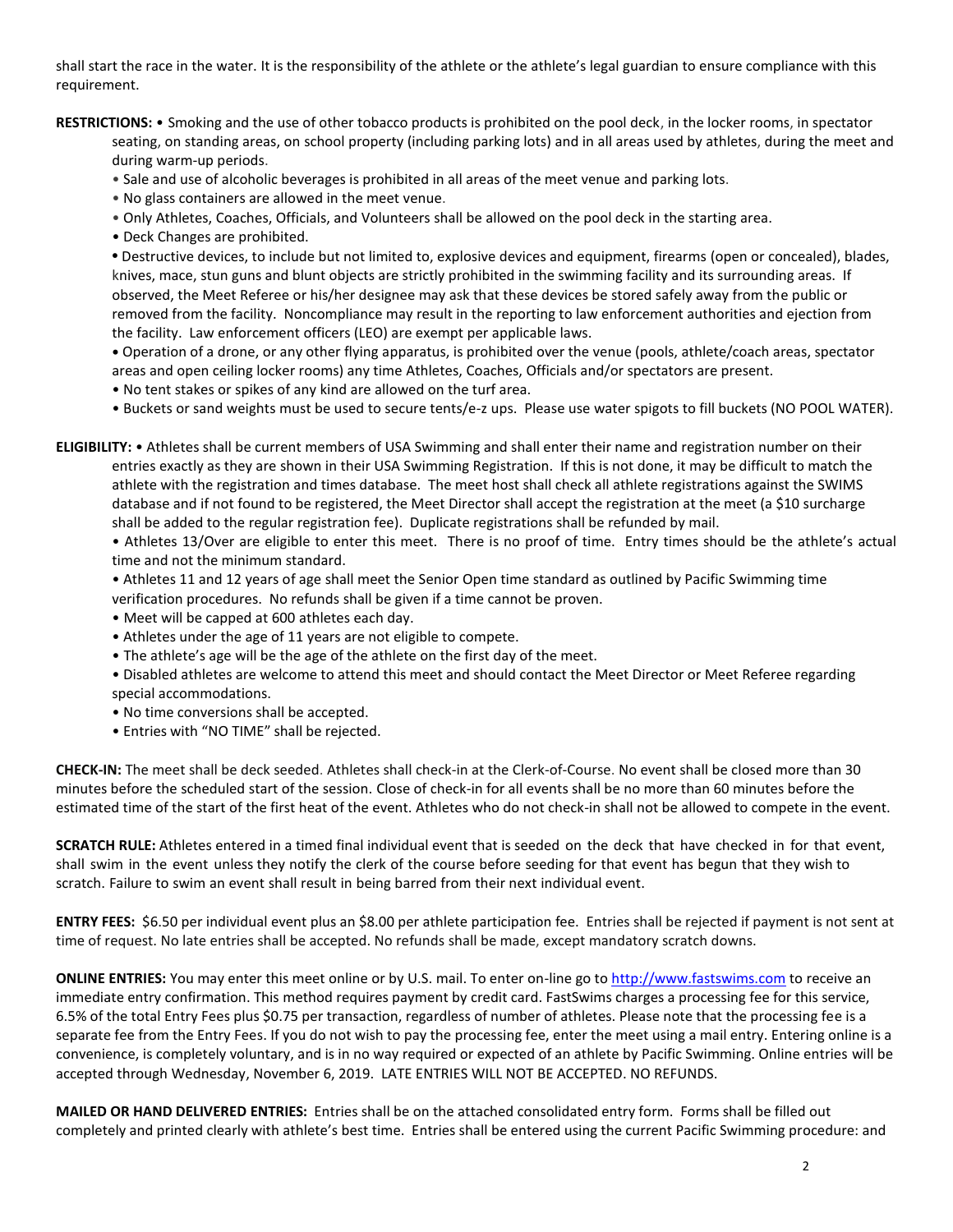postmarked by midnight, Monday, **November 4, 2019,** or hand delivered by 6:30 p.m. Wednesday, **November 6, 2019**. Requests for confirmation of receipt of entries should include a self-addressed envelope.

**Make check payable to: San Benito Aquatics**

| <b>Mail entries to:</b> | <b>SBA</b>                  |  |  |  |  |
|-------------------------|-----------------------------|--|--|--|--|
|                         | <b>Attn: Julie Corrigan</b> |  |  |  |  |
|                         | <b>PO Box 464</b>           |  |  |  |  |
|                         | Hollister, CA 95024         |  |  |  |  |

**AWARDS:** None.

**ADMISSION:** Free. An online program will be available at www.sanbenitoaquatics.org.

**HOSPITALITY:** Hospitality available for Coaches, Officials, Timers, and Volunteers. Lunches will be provided for Coaches and working Deck Officials. There **WILL** be a snack bar.

|               | Saturday, November 16 |               |               | Sunday, November 17 |               |  |  |
|---------------|-----------------------|---------------|---------------|---------------------|---------------|--|--|
| <b>EVENT#</b> | <b>EVENT</b>          | <b>EVENT#</b> | <b>EVENT#</b> | <b>EVENT</b>        | <b>EVENT#</b> |  |  |
| 1             | <b>500 FREE</b>       | 2             | 15            | 400 I.M.            | 16            |  |  |
| 3             | 200 BACK              | 4             | 17            | <b>200 FREE</b>     | 18            |  |  |
| 5             | 100 BREAST            | 6             | 19            | <b>100 FLY</b>      | 20            |  |  |
| 7             | <b>200 FLY</b>        | 8             | 21            | 50 FREE             | 22            |  |  |
| 9             | <b>100 FREE</b>       | 10            | 23            | 200 BREAST          | 24            |  |  |
| 11            | 200 I.M.              | 12            | 25            | 100 BACK            | 26            |  |  |
| 13            | 1650 FREE*            | 14            | 27            | 1000 FREE*          | 28            |  |  |

## **ORDER OF EVENTS**

Events 13-14 and 27-28 shall be swum fastest to slowest alternating women and men There shall be a 10 minute break before the start of these events

**\*NOTE: Athletes shall be responsible for their own timers and lap counters for Events 13-14 and 27-28.**

Time standards may be found at:<http://www.pacswim.org/swim-meet-times/standards>